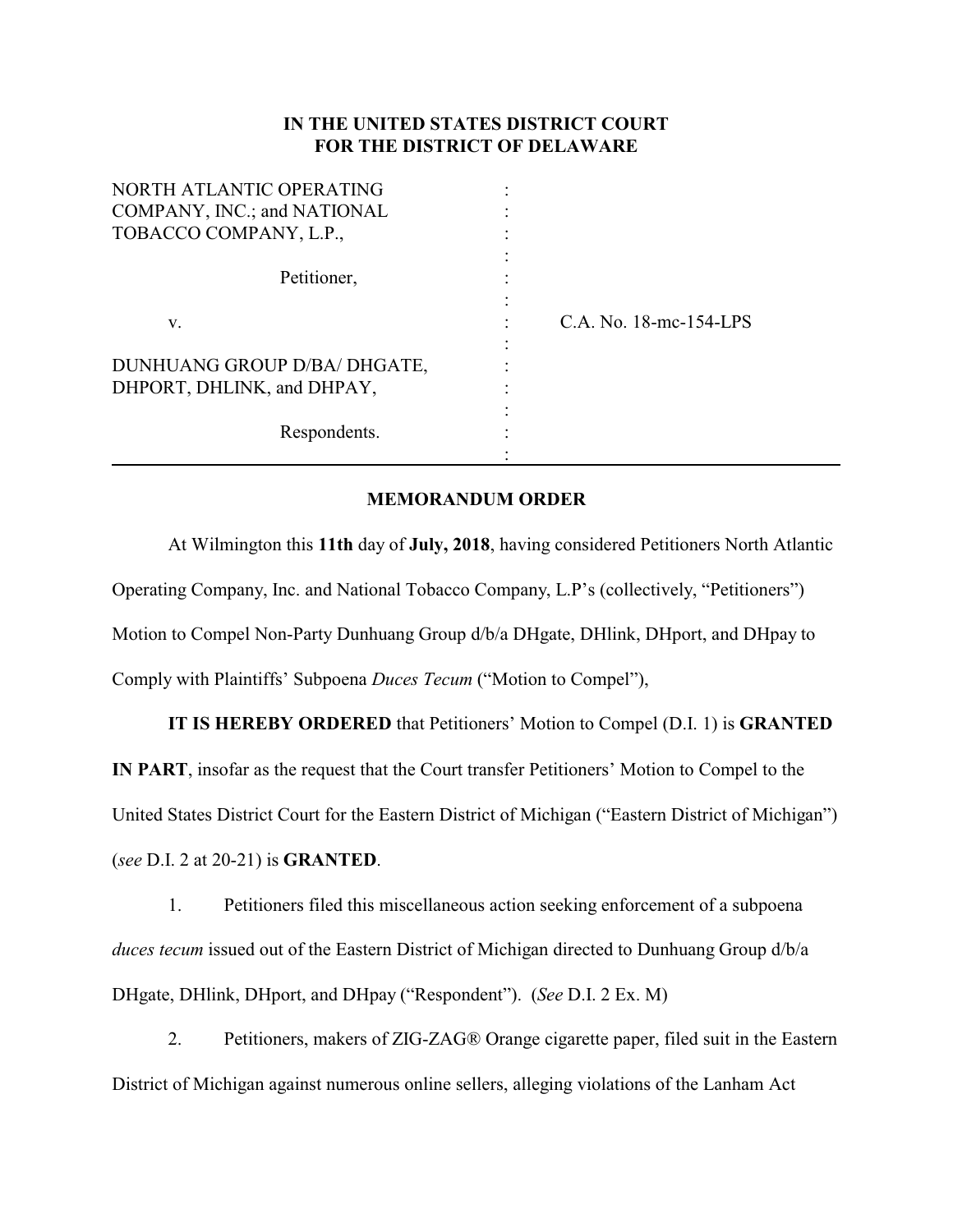("Underlying Action"). In the Underlying Action, the Eastern District of Michigan granted an *ex parte* temporary restraining order, a seizure order, and an expedited discovery order, including an order that the defendants' e-commerce platforms – including Respondent, which operates the China-based e-commerce platform "DHGate," which is allegedly used by defendants in the United States – disclose defendants' names, addresses, account names, and transactions involving Petitioners' product. (*See* D.I. 2 at 1)

3. Respondent refused to comply with the order, and Petitioners sought a Rule 45 subpoena from the Eastern District of Michigan. The Eastern District of Michigan granted Petitioners' motion, and Petitioners served the subpoena *duces tecum* on Respondent *via* Dunhuang Group's payment processor, DHpay, Inc., through its registered corporate agent in Delaware. (*See* D.I. 2 Ex. M) Respondent, which has not entered an appearance or filed any response to the pending Motion to Compel, refused to comply with Petitioners' subpoena and offered numerous objections to the subpoena *via* email to Respondent. Petitioners then filed the instant action and Motion to Compel, requesting an order requiring immediate production of the requested documents, or, in the alternative, an order transferring the Motion to Compel to the Eastern District of Michigan for enforcement.

4. Federal Rule of Civil Procedure 45(f) authorizes the transfer of subpoena-related motions from the court where production is required to the court where the underlying action is pending – here, the Eastern District of Michigan – if the "person subject to the subpoena consents or if the court finds exceptional circumstances." "Exceptional circumstances" is not defined by Rule 45(f), but the Advisory Committee's Note provides guidance: "[T]ransfer may be warranted in order to avoid disrupting the issuing court's management of the underlying litigation, as when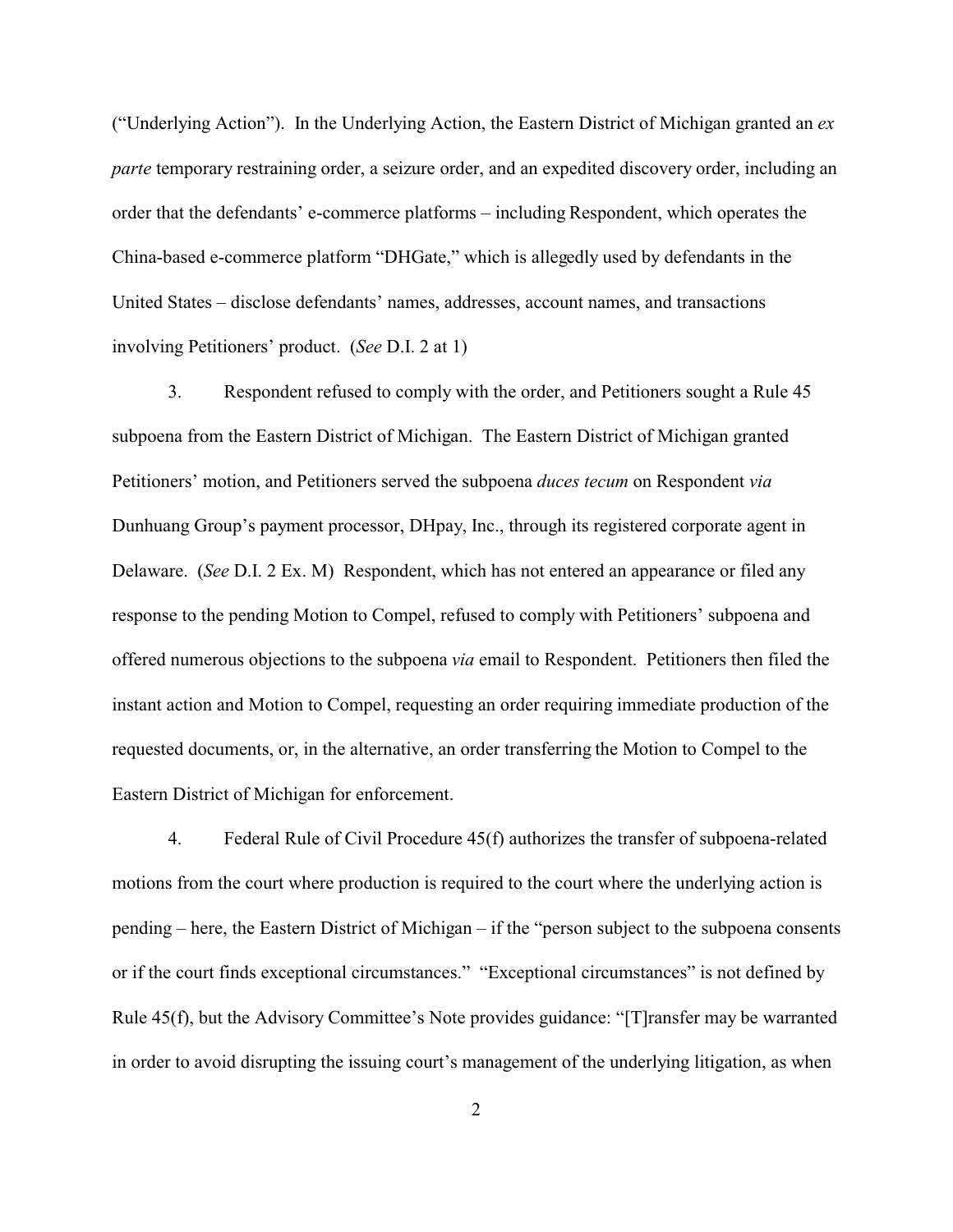that court has already ruled on issues presented by the motion or the same issues are likely to arise in discovery in many districts." Fed. R. Civ. P. 45(f) advisory committee's note (2013 amendments). However, "[t]ransfer is appropriate only if such interests outweigh the interests of the nonparty served with the subpoena in obtaining local resolution of the motion." *Id.* The transfer-proponent bears the burden of showing exceptional circumstances exist. *See id.*

5. The Court finds that extraordinary circumstances exist in this case, such that transfer is warranted so as to not disrupt the issuing court's management of the Underlying Action. *See id.* The Eastern District of Michigan granted expedited discovery in the Underlying Action, including of the information requested by the subpoena *duces tecum*. (*See* D.I. 3 ¶ 24) Accordingly, resolution of Petitioners' motion is time-sensitive, a factor supporting transfer. *See Fed. Home Loan Mortgage Corp. v. Deloitte & Touche LLP*, 309 F.R.D. 41, 44 (D.D.C. 2015) (finding exceptional circumstances where transfer would avoid interference with "time-sensitive discovery schedule" in underlying action); *see also Duck v. U.S. Sec. & Exch. Comm'n*, 317 F.R.D. 321, 325 (D.D.C. 2016) ("The Court also notes that transfer is appropriate where transfer would avoid interference with a time-sensitive discovery schedule issued in the underlying action.").

6. Transfer is likewise appropriate because the issuing court is better suited to decide whether the subpoena should be enforced. As Petitioners explained, "the Eastern District of Michigan has already ruled on North Atlantic's motion to serve the Subpoena on DHgate . . . ." (D.I. 2 at at 21) Moreover, the Eastern District of Michigan is familiar with the issues presented by the pending motion based on a prior case brought by Petitioners in the Eastern District of

3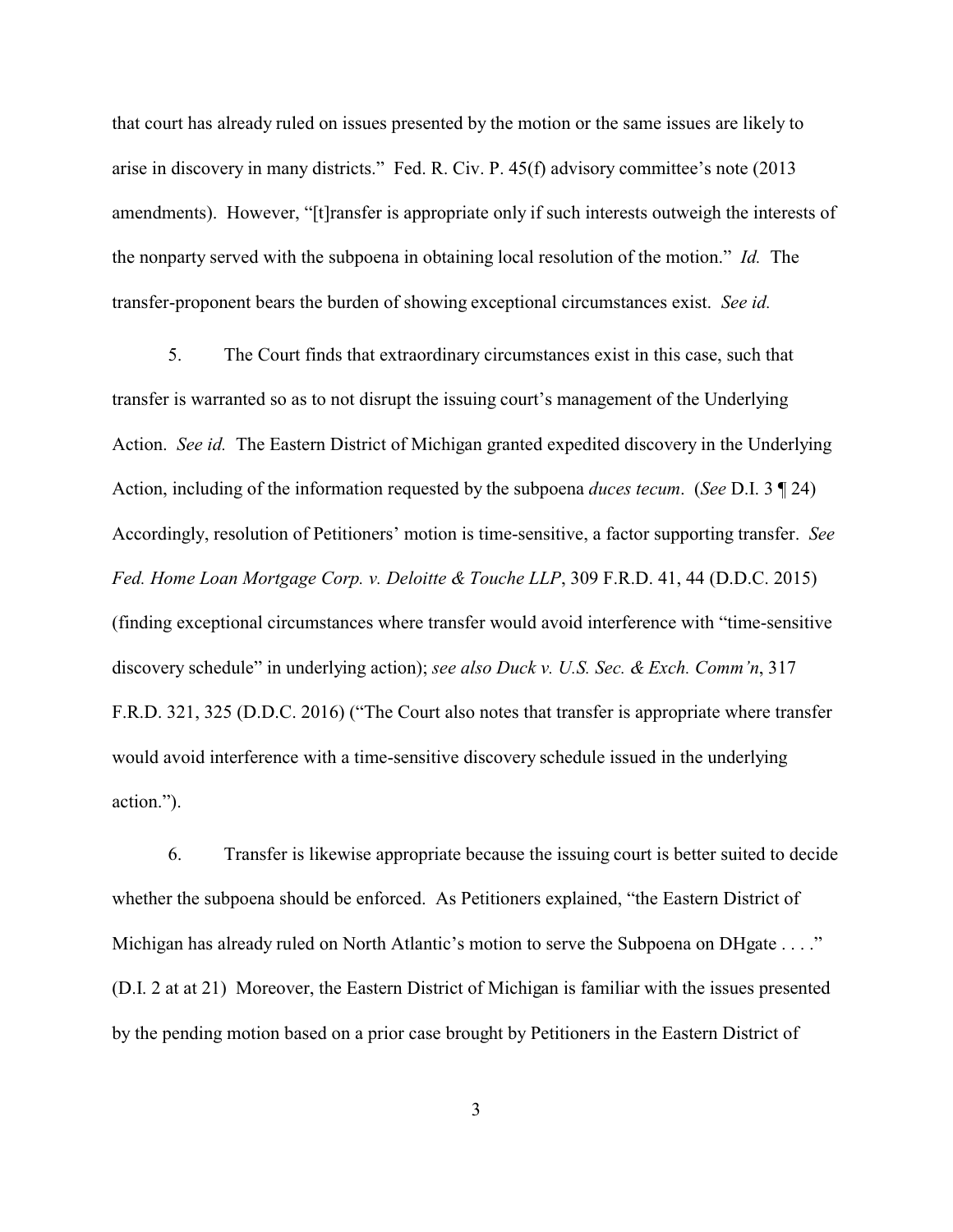Michigan, which involved the same Petitioners, Respondent, and similar discovery requests. (*See* D.I. 2 at 8) (discussing information sought by Petitioners from Respondent in *Babenko* case) The issuing court is therefore well-versed in the various parties, the particulars of Respondent's operations in the United States, and the issues presented by Petitioners' Motion to Compel, including the sufficiency of email service (which the issuing court explicitly authorized in the *Babenko* case and in the Underlying Action). (*See* D.I. 2 at 5) Given this degree of involvement and familiarity, allowing the issuing court to resolve enforcement of the subpoena would promote judicial economy and avoid the risk of inconsistent rulings. *See Wultz v. Bank of China,* Ltd., 304 F.R.D. 38, 46 (D.D.C. 2014) (finding issuing court was "in a better position to rule ... due to her familiarity with the full scope of issues involved as well as any implications the resolution of the motion will have on the underlying litigation"); *see also U.S. ex rel. Simpson v. Bayer Corp.*, 2016 WL 7239892, at \*2 (E.D. Pa. Dec. 15, 2016) (concluding issuing court "should decide the motions to quash" due to risk that court's decision "could have a lasting negative effect on the underlying *qui tam* action if such a ruling turned out to be at odds with the issuing court's rulings on the same issues.").

7. These interests outweigh any potential burden on Respondent and its interest in local resolution of the motion to compel. Respondent has not responded to Plaintiff's motion, but in an email to Petitioners, Respondent claimed it is a "non-U.S. resident in a foreign country" and "does not have a U.S. agent . . . to receive judicial documents." (D.I. 3 Ex. I at 1) This reduces any interest Respondent may have in local resolution of the motion, which is only further lessened by the fact that DHpay has since dissolved as a Delaware corporation (which does not

4